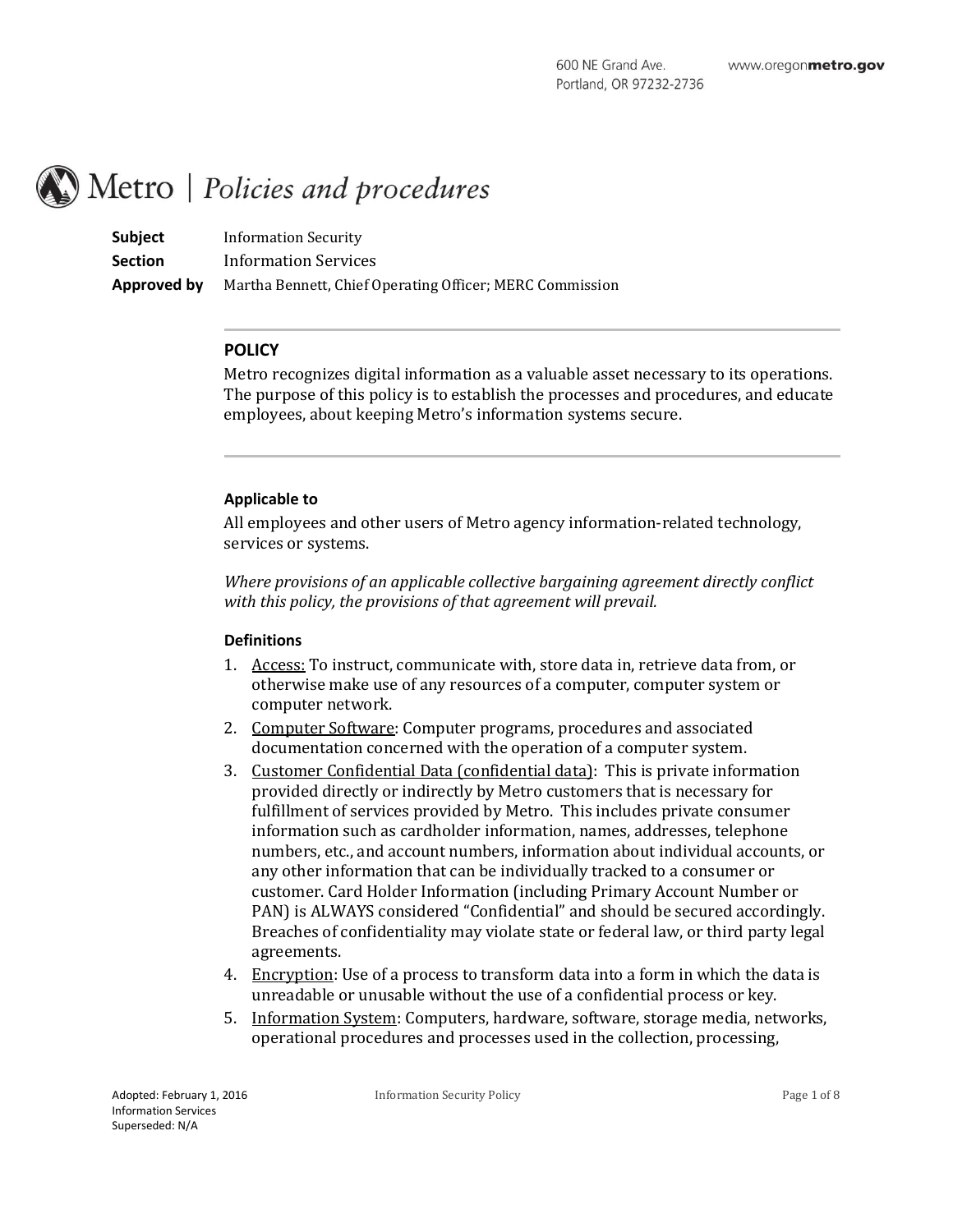storage, sharing or distribution of information within, or with access beyond ordinary public access to, Metro's shared computer and network infrastructure.

- 6. Metro Confidential Data (confidential data): This is data or information kept by Metro that relates to its financials, personnel data, legal matters, technical specifications, or other information that could significantly harm Metro or its employees, if it is not adequately protected. Breaches of confidentiality may violate state or federal law, or third party legal agreements.
- 7. Mobile Devices: Electronic devices used for mobile communications including mobile telephone, email, text messaging or data transmission, over a cellular network. In addition to the standard voice function, cellular devices known as smartphones and/or tablets may support many additional services and accessories, such as application software (third-party "apps"), text messaging, email, internet access, camera and GPS. Additionally, cards for the purpose of providing cellular network access (this type of card requires some type of monthly service plan) for mobile computing devices such as a laptop are also considered a cellular device.
- 8. Technology Asset: A data processing device that performs logical, arithmetic or memory functions, including the components of a computer and all input, output, processing, storage, software or communication facilities that are connected or related to such a device in a system or network. Technology assets include, but are not limited to, computers, tablets, telephones, and other messaging devices.
- 9. Technology Services: Information systems that are functioning on the public network subscribed to by Metro, including services found on the Internet that hold and process mail, files or streams of information.
- 10. Users: All Metro employees, elected officials, volunteers, vendors and contractors who access Metro information assets, and all others authorized to use Metro information technology for the purpose of accomplishing Metro's business objectives and processes.

## **Guidelines**

- 1. Departments working with Information Services (IS) are responsible to protect the confidentiality, integrity, security and availability of technology assets, customer and Metro confidential data, information systems, and technology services; this includes all payment card industry (PCI) data (soft and hardcopies) and systems.
- 2. Each user has a responsibility to protect the confidentiality, integrity, security and availability of technology assets, customer and Metro confidential data, information systems, and technology services. Therefore, it is important for users to be aware of security policies and procedures and reinforce these policies in interactions with others in the workplace.
- 3. Immediately after hire, and annually thereafter, each employee must affirm their commitment to information security by reading this policy and signing the acknowledgement form. The acknowledgement form is retained in each employee's permanent record.
- 4. Password Protection: All information systems will be password protected. IS will activate automatic password protection systems where possible. Users are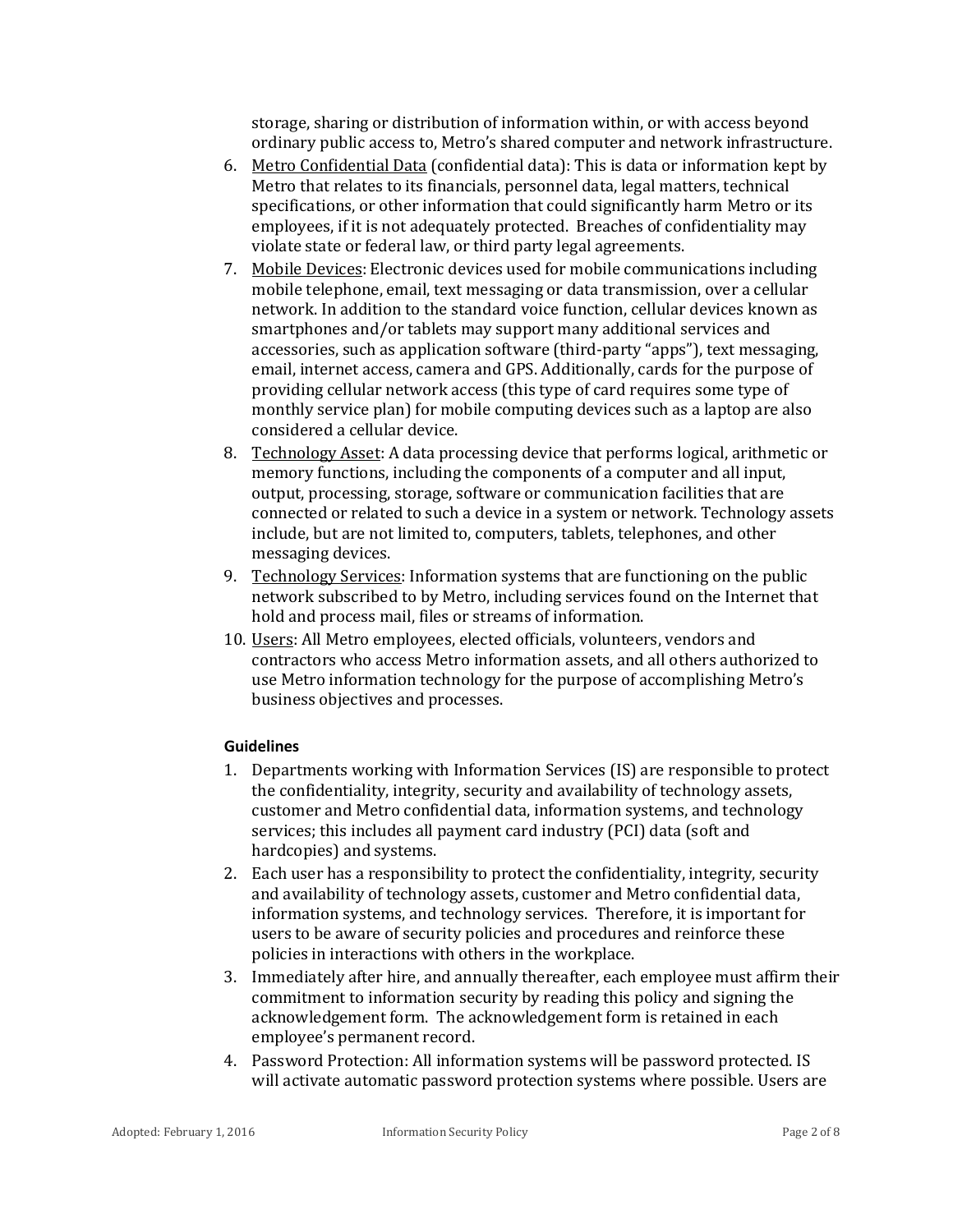required to use passwords to protect those devices and activate them on devices without automatic password protections such as smartphones.

- 5. Confidential Data: Users working with and having access to confidential data are responsible for helping to ensure its confidentiality. IS is responsible for working with departments and as appropriate users to establish and implement systems to ensure the security of confidential data.
- 6. Confidential data requires strong security controls to prevent unauthorized access or modification of the data. Unauthorized access or disclosure of this level of data can result in significant legal, regulatory, or reputational damage to Metro.
- 7. All users are subject to and must comply with the provisions of the Information Systems: Acceptable Use Policy, and other policies as applicable, in addition to the provisions of this policy.

## **PROCEDURES**

1. IS will develop further procedures for implementing the provisions of this policy and post them on its MetroNet page.

# **Password Protection and User Account Security**

- 2. Employees must log off or lock all workstations (e.g., PCs and laptops) at the end of the day and at any time the employee is not in immediate control of the workstation (for example, if you leave your desk for any reason).
- 3. IS will enable and manage automatic password protected screen savers on all Metro workstations, mobile devices and cellular phones to prevent unauthorized access. The screen saver must automatically activate after 15 minutes of inactivity.
- 4. To ensure the security of Metro's information systems and applications, and to comply with numerous regulations and standards, users need to follow a strict password management protocol established by IS for accessing Metro's technology assets. Compliance with these policies is mandatory and will be automatically enforced by IS where possible.
- 5. Users are responsible for changing passwords whenever their passwords are reset by the IS help desk.
- 6. After a minimum of six failed logon attempts, accounts will automatically be locked out for a minimum of 30 minutes (or until an administrator enables the account).
- 7. Users must protect their passwords and must not reveal them to anyone. At no time will an authorized employee ask for a user's password. The use of group or shared passwords or other authentication methods by users is specifically prohibited.
- 8. Passwords must not be written down or stored unencrypted by users.
- 9. Users are responsible for changing their password and notifying the Help Desk should there be any suspicion the password has been compromised. Examples of potentially compromised passwords include stolen devices, passwords used on systems/devices that have been hacked, suspicious activity on a system, etc.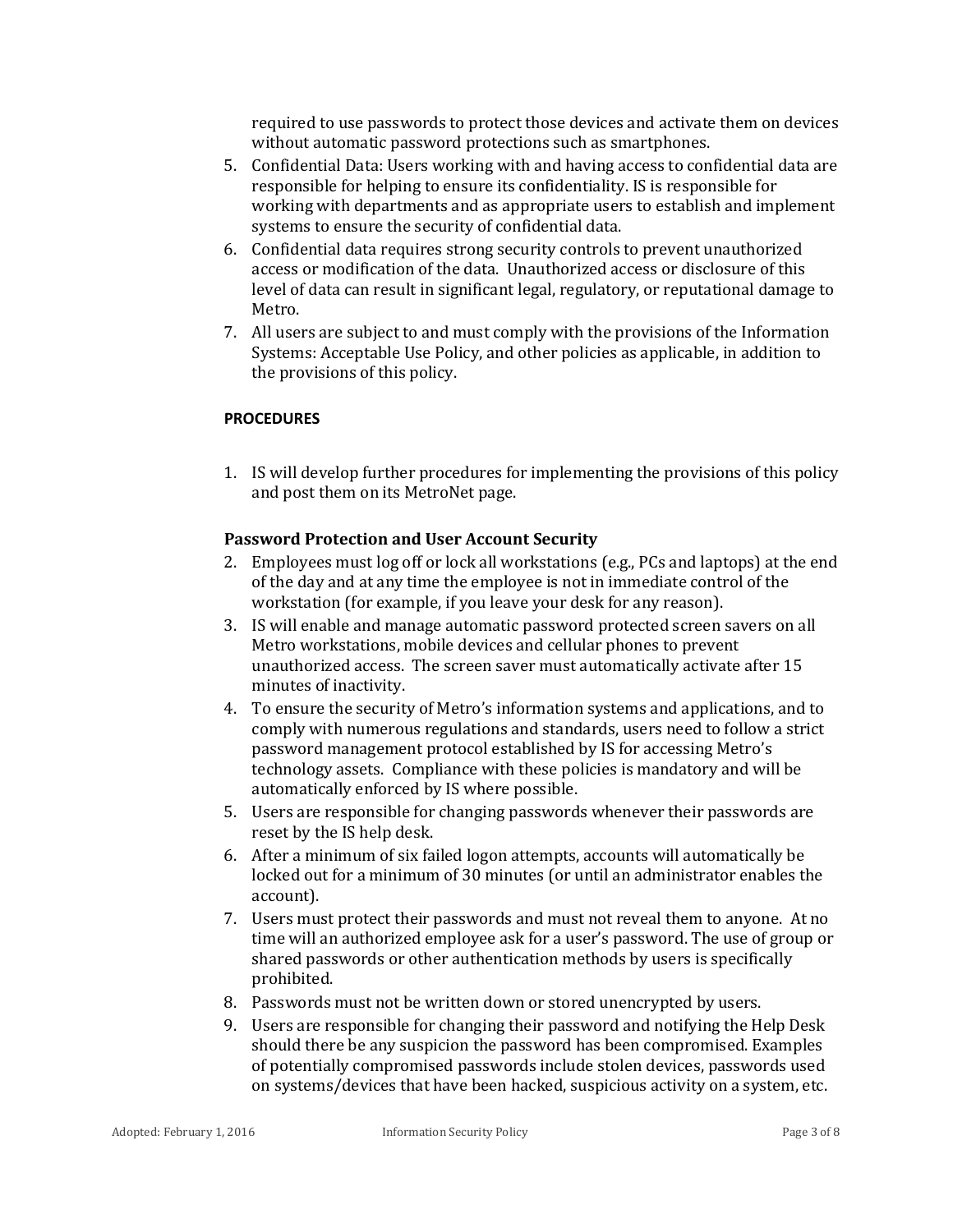- 10. Users may not allow their Metro computers to be used by anyone other than Metro employees. Family and friends may not use Metro computers.
- 11. On public access computers provided by Metro, IS will implement measures to ensure personal data entered into software programs, such as job application systems, is appropriately secured.

# **User Identification**

- 12. Users will be assigned a unique ID before they are allowed to access business system components and or any systems containing payment card data.
- 13. System access for users will be assigned for each system based on the individual's job classification and function and the user's role in the system. Restriction of access will be dependent upon the least access necessary to perform job responsibilities. All role and system access assignments must have documented approval (electronically or in writing) by authorized parties. Roles will be regularly reviewed and updated.
- 14. Physical access to sensitive areas will be authorized based on job function and shall be revoked immediately upon termination.
- 15. User's access will be deactivated or removed immediately upon termination.
- 16. Any user accounts that have been inactive in the past 90 days will either be removed or disabled.
- 17. No user will be provided with direct access to queries and/or databases except database administrators.

## **Confidential Data**

- 18. Confidential data, is to be secured and protected while in transit over networks and while in storage per directions from IS.
- 19. The requirements to encrypt confidential data stored on electronic media vary depending on the sensitivity of the data and how the data is accessed and/or used. Departments are responsible for initiating requests for IS to assist them with encrypting and securing confidential data. IS will work with departments and users to ensure that these requirements are met based on the type of confidential data being accessed and/or used.

## **Electronic Media**

- 20. Confidential or sensitive information must never be copied onto removable electronic media or removed from secured Metro facilities without authorization from the Department Director or IS.
- 21. Electronic media containing customer confidential or sensitive data must be stored securely, labeled as confidential and be physically retained, stored or archived only within secure Metro locations, subject to Metro's records retention schedules or third party agreements.
- 22. All media must be sent or delivered by a secured courier or other delivery methods that can be accurately tracked and that have been approved by IS.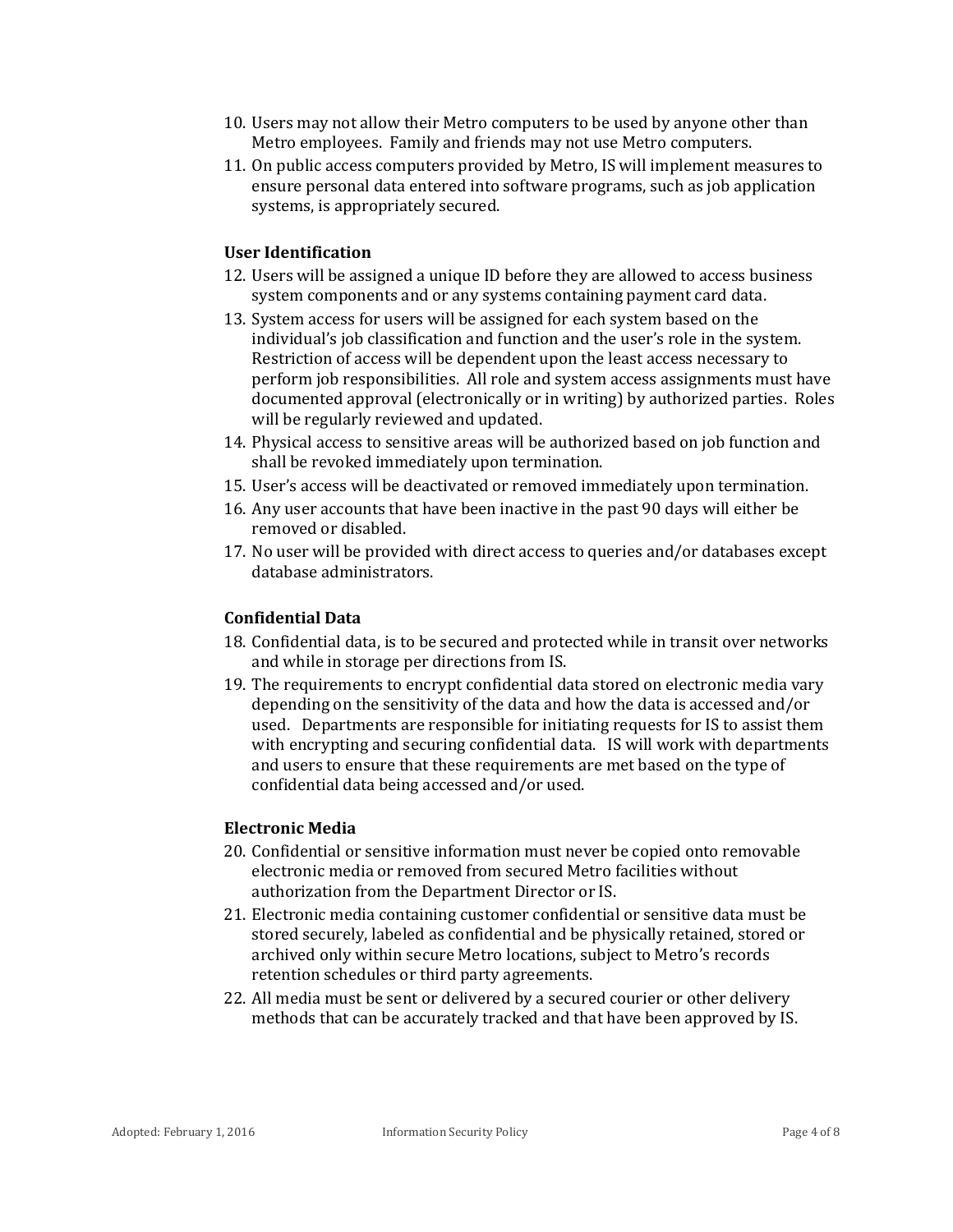## **Sharing Data with Service Providers**

- 23. If cardholder data is shared with service providers (for example, back-up tape storage facilities, managed service providers such as Web hosting companies or security service providers, or those that receive data for fraud modeling purposes), the following policies and procedures must be followed:
- 24. Operations must maintain a documented list of any service provider that is given cardholder data, provided direct access to the cardholder network, or can affect the security of the cardholder network.
- 25. Any written agreement with a service provider that is given cardholder data, provided direct access to the cardholder network, or can affect the security of the cardholder network, must include an acknowledgement of the service providers' responsibility for securing all cardholder data they receive from Metro.
- 26. Prior to engaging with a service provider that is given cardholder data, provided direct access to the cardholder network, or can affect the security of the cardholder network, Metro will conduct due diligence and follow an established process to ensure that the security of cardholder data within the service provider's network has been addressed.
- 27. Metro will have an ongoing program to monitor the PCI Data Security Standard (DSS) compliance status of any service provider that is given cardholder data, provided direct access to the cardholder network, or can affect the security of the cardholder network.

# **Vendor Access**

- 28. Accounts used by vendors to access, support or maintain system components via remote access must be approved by IS prior to use.
- 29. Such accounts will be enabled only during the time period needed and disabled when not in use
- 30. Vendor remote access accounts must be monitored by staff when in use.

# **Employee Facing Technologies**

- 31. Metro has developed use policies for all critical employee-facing technologies (e.g. remote-access technologies, wireless technologies, removable electronic media, laptops, e-mail use and Internet use). Employee use of employee facing technologies under this policy, including cellular phones and mobile devices must comply with the provisions of the IT: Acceptable Use and Cellular Phone Policies.
- 32. Explicit management approval is required prior to using any employee-facing technology in the cardholder data environment.
- 33. Any employee-facing technology used must be authenticated with a user ID and password or other authentication item (for example, token).

## **Cloud Computing and Approved Cloud Storage Providers (CSPs)**

34. Cloud computing resources may only be used for business purposes and with the written approval of the IS Director. CSP access is granted for specific use based on user job duties and business need.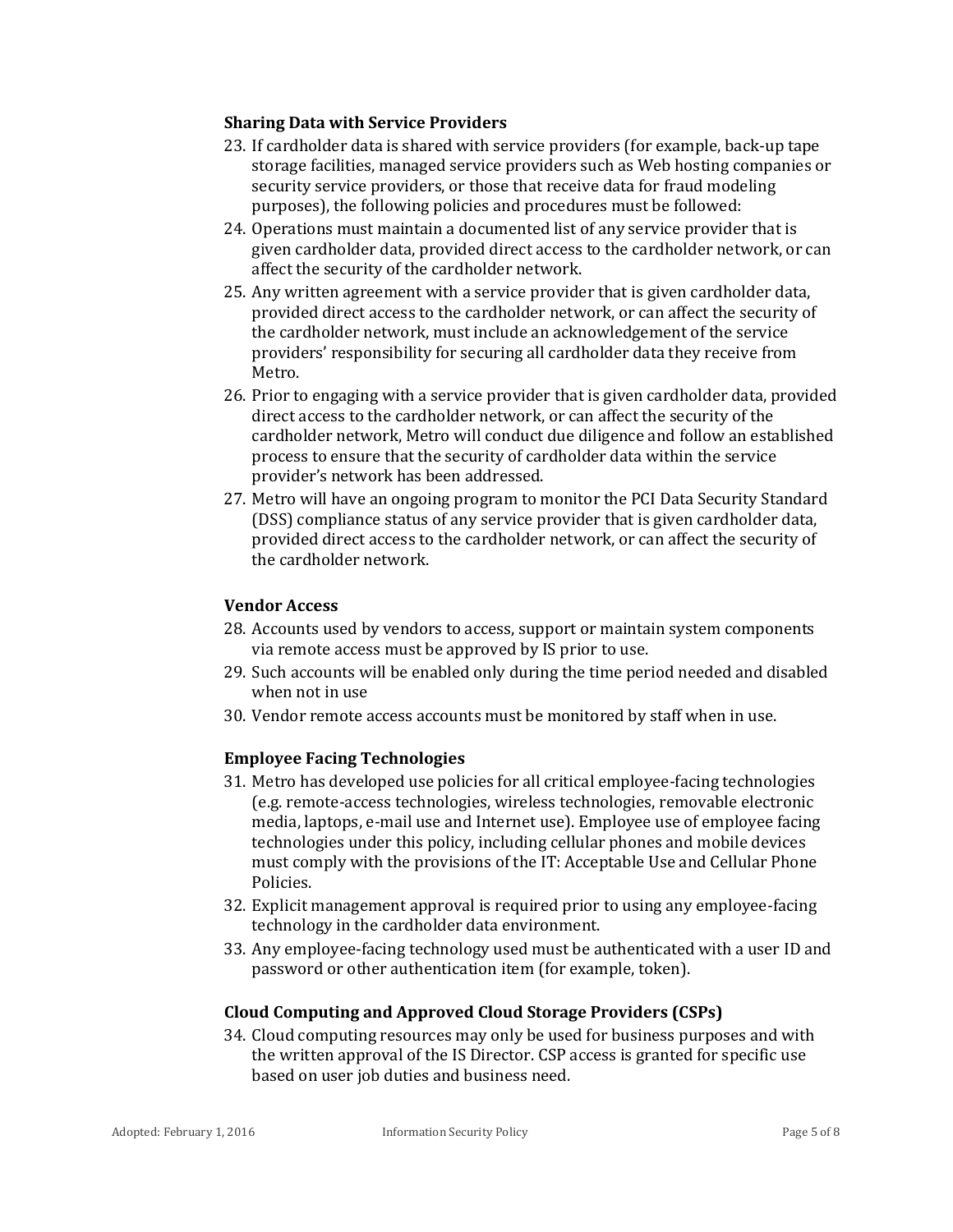- 35. Acceptable CSPs are those that have been approved by IS. IS will publish a list of approved CSPs on its MetroNet page.
- 36. Users are only allowed to access CSPs using Metro workstations or laptops for approved business needs.
- 37. Users may not use CSP to store any documents that contain the following:
	- a. Social security numbers
	- b. Credit card numbers, sensitive authentication data, cardholder names, or expiration dates (collectively and individually known as cardholder data or CHD)
	- c. Data protected by HIPAA (electronic protected healthcare information or ePHI)
	- d. Personally identifiable information (PII) or financial information (PIFI)
	- e. Data that, if advertently exposed to the general public, would cause material harm or bring discredit to Metro or related organizations

## **Metro Owned Mobile and Cellular Phones/Devices**

- 38. Users with Metro owned mobile or cellular phones/devices must regularly update their cellular phone's operating system to the current version of the software. IS will not support cellular phones that are unable to be updated to a recent version of the operating system software. Users of phones that cannot run a recent version of their operating system should contact IS to arrange for a cellular phone upgrade in order to be in compliance with this Policy and the Cellular Phone Policy.
- 39. Users must activate the password protection on their cellular phone.

## **Remote Access**

- 40. Remote access is restricted to users who have a valid business requirement for it. Metro will incorporate 2-factor authentication for remote user access originating from outside the Metro network by personnel and all third parties.
- 41. Users accessing Metro Webmail or other Metro information systems remotely are responsible for accessing it on a technology service that is running a recent version of its operating system, that is actively employing anti-virus software and have their system password protected.
- 42. IS is not able to provide support for individual users accessing Metro technology services remotely.

## **Employee Wireless Access**

43. The Metro guest wireless network is provided for business purposes only. Rules for its use are the same as for use of other Metro information systems and devices. Department Directors may approve limited, incidental personal use consistent with the terms of this policy and the IT: Acceptable Use Policy. The Metro wireless network may only be used for business needs subject to supervisory approval. Access to Metro business resources will not be provided through the guest network.

# **Anti–Virus (Malware) Software**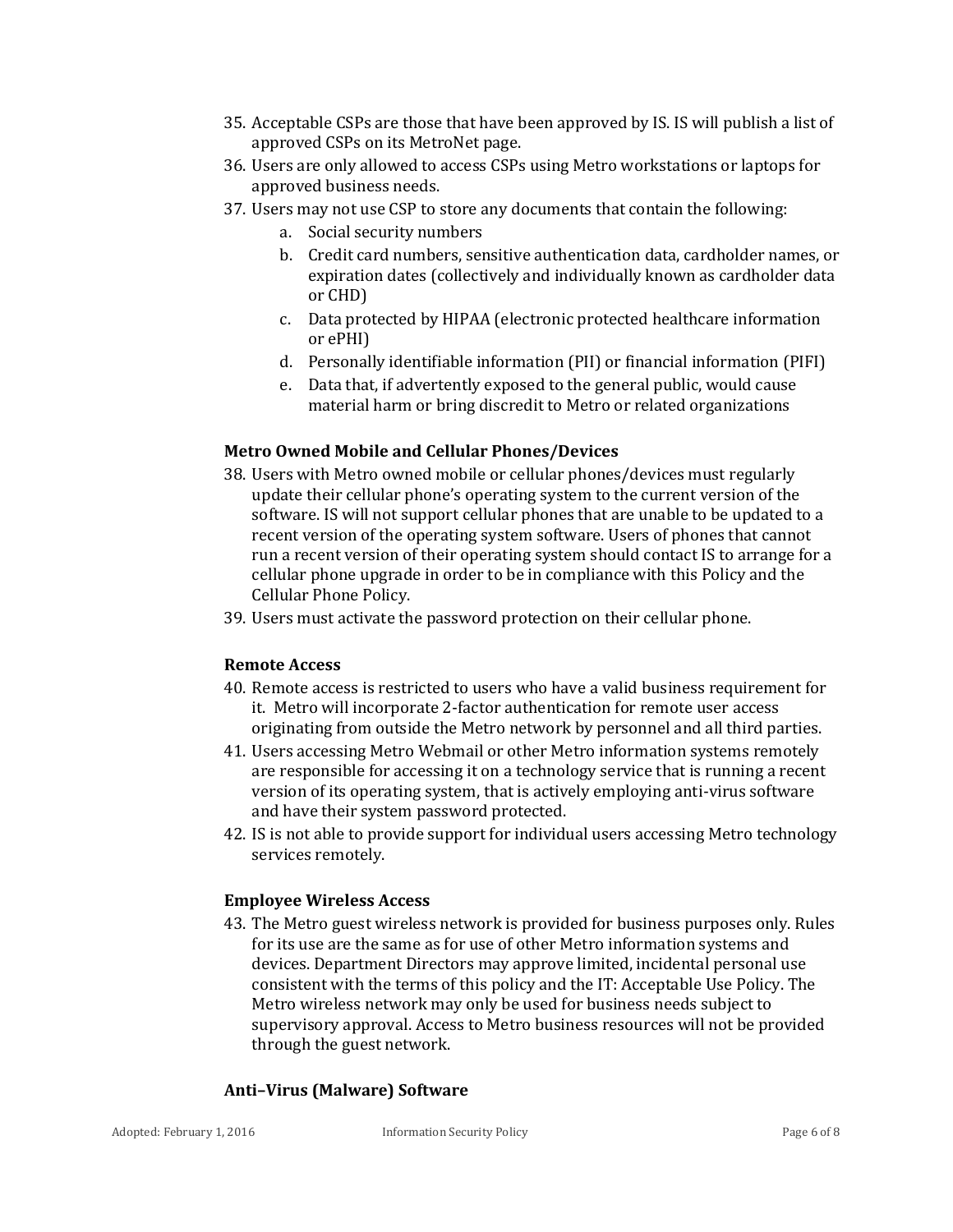44. Users may not disable or attempt to disable or otherwise circumvent antimalware systems.

## **Laptop Computer Security**

45. It is employees' responsibility to maintain the physical security of their Metroissued equipment when out of the office. Theft of equipment should be reported to the IS Help Desk immediately by employees. Employees are required to return Metro-issued information systems upon separation from Metro or when taking an extended leave of absence. When traveling users should not put Metro laptops or other information systems in checked baggage.

## **Incident Reporting**

- 46. Breach of Security, Virus or Other Security Problem: Users suspecting that a security incident or breach of information systems security has occurred, a virus is on the system, or having concerns about any other security vulnerabilities or issues, should:
	- a. Contact the IS Help Desk immediately at x2222;
	- b. If off-site call 503-797-2222, or email "HelpDesk" and include the word "Critical" in the subject line; and
	- c. After normal work hours, send an email to the "HelpDesk" with a description of the security incident or breach, virus or other concern and in the subject line include the word "Critical." Do not wait until the next day.

## **Responsibilities**

## Employees:

- Immediately after hire, and annually thereafter, you are required to read the Information Security Policy and sign an acknowledgement of having done so. Questions about this policy should be directed to the Help Desk.
- Help ensure the security of Metro's information systems by following the password protection procedures in this policy and protocols issued by IS.
- Contact the Help Desk immediately if you suspect a breach of security, a virus or other security vulnerability.
- Any employee who is aware of a potential violation of this policy must immediately report the matter to his or her supervisor and to the IS Director, or to the Human Resources Director.
- Comply with provisions of other applicable policies including the IT: Acceptable Use and Cellular Phone Use Policies.